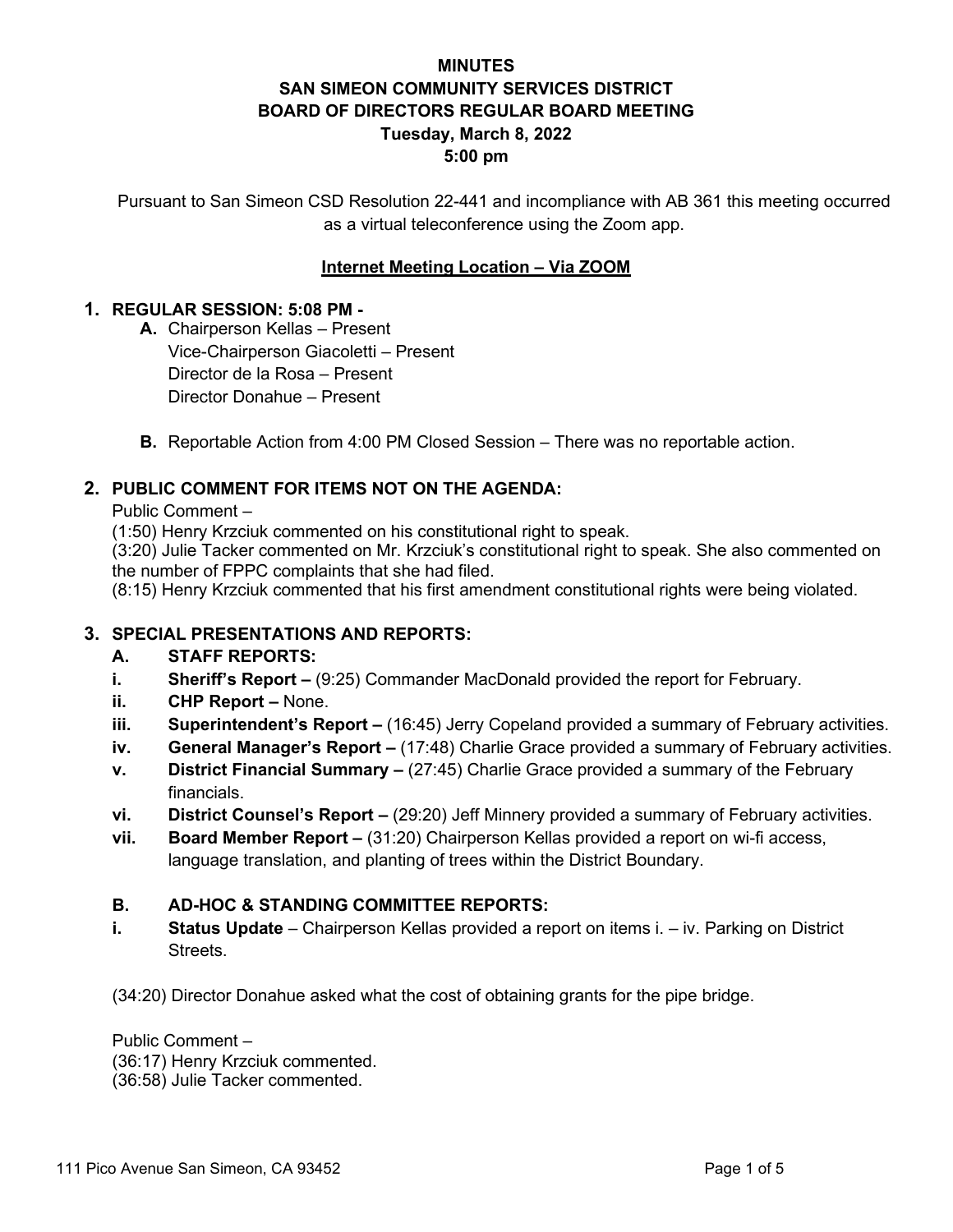## **4. CONSENT AGENDA ITEMS:** (42: 00)

- **A. REVIEW AND APPROVAL OF MINUTES FOR THE REGULAR MEETING ON FEBRUARY 8, 2022.**
- **B. REVIEW AND APPROVAL OF MINUTES FOR THE 6PM SPECIAL MEETING ON JANUARY 31, 2022.**
- **C. REVIEW AND APPROVAL OF MINUTES FOR THE 4PM SPECIAL MEETING ON FEBRUARY 8, 2022.**
- **D. REVIEW AND APPROVAL OF DISBURSEMENTS JOURNAL.**

## **E. ADOPTION OF RESOLUTION 22-442 TO CONTINUE VIRTUAL MEETINGS PURSUANT TO THE PROVISIONS OF AB 361.**

Public Comment – (47:25) Henry Krzciuk commented.

(50:00) A motion was made to approve consent agenda items 4A – 4E.

Motion: Chairperson Kellas 2nd: Director Donahue Vote: 4/0

Roll Call: Kellas: Yes Giacoletti: Yes de la Rosa: Yes Donahue: Yes

#### **5. HEARING ITEMS:** (50:58)

### **A. PUBLIC HEARING TO RECEIVE PUBLIC INPUT REGARDING THE VOTING AREAS SCENARIOS FOR DISTRICT BASED ELECTION SYSTEM - FIRST MEETING ON DRAFT MAPS.**

David Lopez from Cooperative Strategies presented information related to the California Voting Rights Act.

(1:09:25) Director Donahue and David Lopez discussed overlay maps and specific addresses associated with the census and registered voters.

Public Comment –

(1:14:17) Chairperson Kellas called on Julie Tacker. Julie Tacker did not respond.

(1:15:13) Henry Krzciuk commented.

(1:24:34) Chairperson Kellas called on Marlena Ramey. Marlena Ramey did not respond.

(1:25:25) Julie Tacker commented.

(1:26:18) Chairperson Kellas called on Marlena Ramey. Marlena Ramey did not respond.

(1:26:30) Michael Hanchett commented.

### **6. BUSINESS ACTION ITEMS:**

#### **A. DISCUSSION, REVIEW AND APPROVAL OF THE OUTLINE FOR THE COASTAL HAZARD RESPONSE PLAN.** (1:28:38)

Jeff Oliveira from Oliveira Environmental Consulting (OEC) was present and discussed the outline for the Coastal Hazard Response Plan (CHRP).

(1:37:15) Charlie Grace further discussed the outline.

(1:38:00) Vice-Chairperson Giacoletti commented on the outline.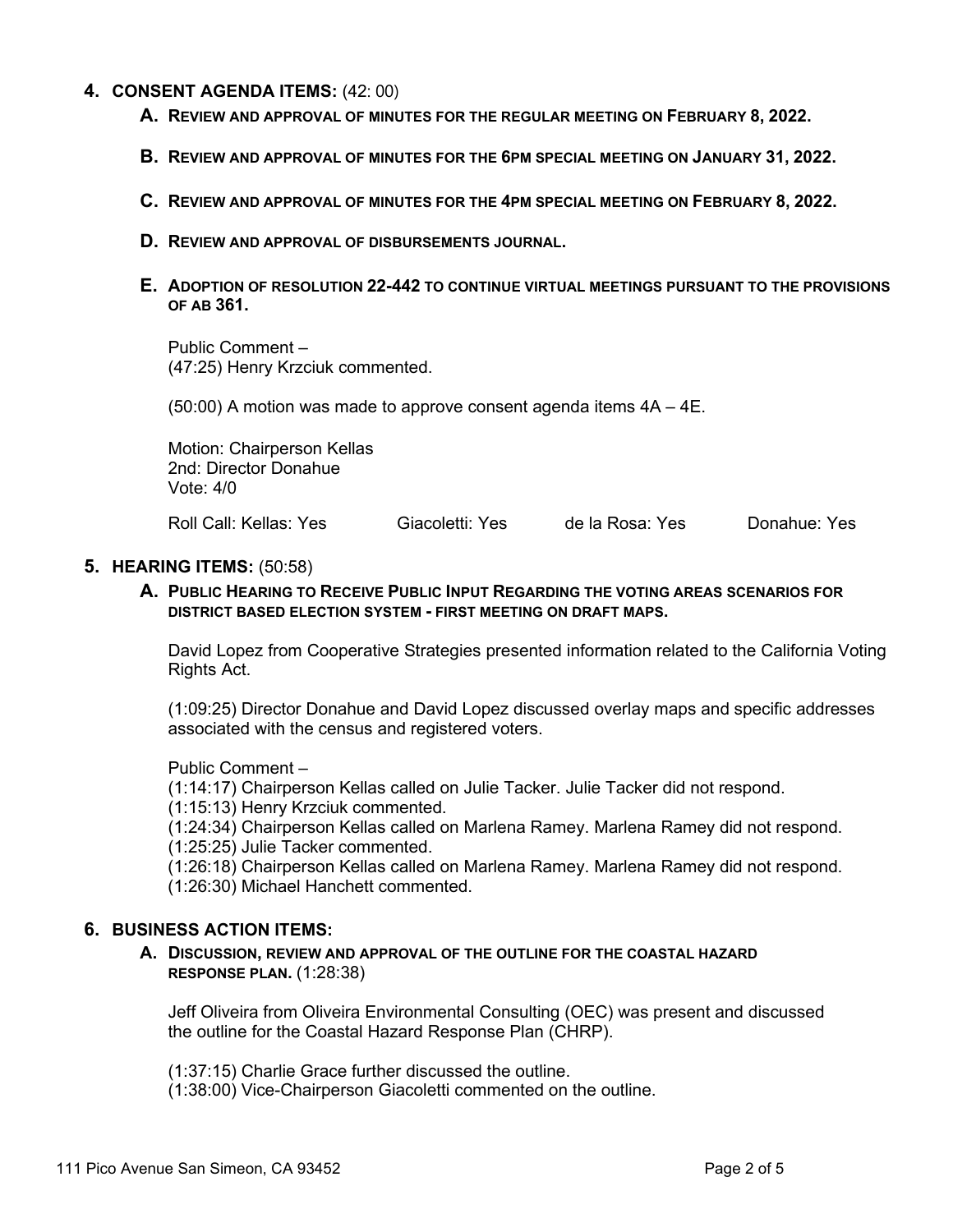(1:38:30) Director Donahue commented on the proposed locations and suggested that lot D be replaced by lot H be added in the outline. Jeff Oliveira provided information related to proposed location sites and stated that he would follow up with Dudek to obtain a response.

Public Comment – (1:43:35) Henry Krzciuk commented. (1:47:06) Julie Tacker commented. (1:50:40) Michael Hanchett commented.

(1:52:35) Jeff Oliveira answered several questions related to the public comment. He encouraged the public to contact the District or him with any questions or concerns related to the CHRP.

(1:56:15) A motion was made to accept the draft as is with future amendments based on continued input.

Motion: Chairperson Kellas 2nd: Director de la Rosa Vote: 4/0

Roll Call: Kellas: Yes Giacoletti: Yes de la Rosa: Yes Donahue: Yes

**B. DISCUSSION, REVIEW AND APPROVAL OF A TEMPORARY CONTRACT WITH OLIVEIRA ENVIRONMENTAL CONSULTING TO PERFORM GENERAL SERVICES NOT TO EXCEED THE AMOUNT OF \$10,000.00.** (1:57:10)

Charlie Grace introduced the item.

Public Comment – (2:00:05) Henry Krzciuk commented. (2:02:15) Michael Hanchett commented. (2:02:58) Julie Tacker commented.

(2:04:01) A motion was made to approve the temporary contract with OEC for the period of 90 days.

Motion: Chairperson Kellas 2nd: Vice-Chairperson Giacoletti Vote: 4/0

Roll Call: Kellas: Yes Giacoletti: Yes de la Rosa: Yes Donahue: Yes

## **C. DISCUSSION AND DIRECTION REGARDING THE CREATION OF A DISTRICT ORDINANCE TO ADDRESS CAMPING ON DISTRICT OWNED STREETS WITHIN SAN SIMEON.** (2:04:27)

Charlie Grace introduced the item.

(2:05:50) Director de la Rosa commented on the feasibility of enforcement related to a camping ordinance. He further stated that he believed this would be a necessary ordinance. He and Chairperson Kellas further discussed the feasibility of enforcement.

Public Comment – (2:04:47) Henry Krzciuk commented.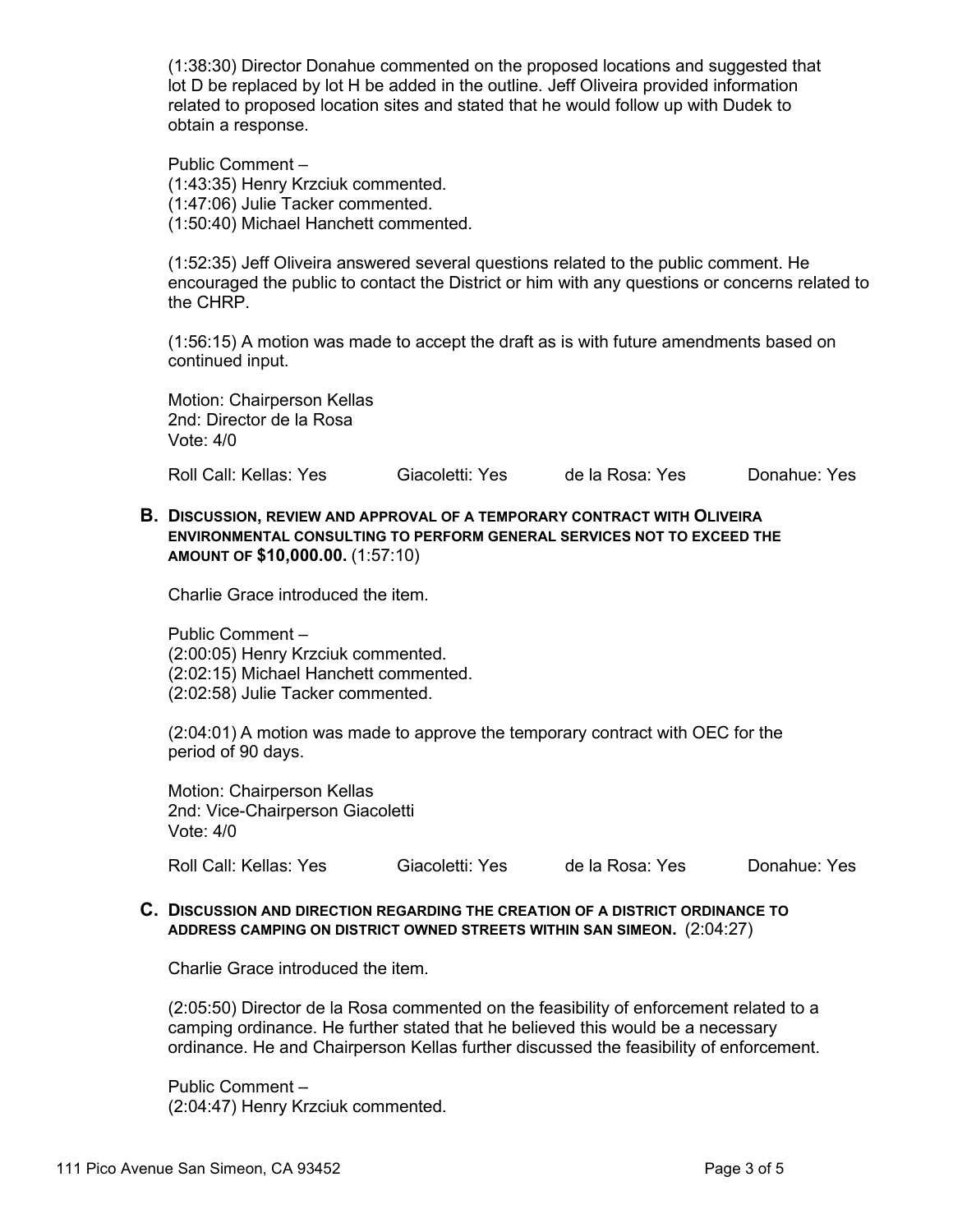(2:10:40) Julie Tacker commented. (2:11:50) Michael Hanchett commented.

(2:13:17) Director Donahue commented that the District needed to create a no camping ordinance.

(2:14:12) A motion was made that staff address the County to be brought into the County ordinance as far as the County roads and that staff and the Board individually review and consider the degrees of possibility as to how it (a no camping ordinance) as far as District roads. Chairperson Kellas rephrased the motion. A  $2<sup>nd</sup>$  motion was made to direct staff to get the county owned streets in San Simeon added to the no camping ordinance and to research a no camping ordinance on District owned roads.

Motion: Chairperson Kellas 2nd: Director Donahue Vote: 4/0

Roll Call: Kellas: Yes Giacoletti: Yes de la Rosa: Yes Donahue: Yes

### **D. APPROVAL OF HARBOR OFFSHORE INC., TO PERFORM AN INSPECTION OF THE RESERVOIR NOT TO EXCEED THE AMOUNT OF \$4,900.00.** (2:15:31)

Chairperson Kellas recused herself stating that this item was related to maintenance.

Vice-Chairperson Giacoletti introduced the item.

(2:17:30) Chairperson Kellas returned to the meeting stating that she did not need to recuse herself because the reservoir is over 500 feet from her residence.

Public Comment – (2:18:40) Henry Krzciuk commented.

(2:20:30) A motion was made to authorize the work.

Motion: Chairperson Kellas 2nd: Director de la Rosa Vote: 4/0

Roll Call: Kellas: Yes Giacoletti: Yes de la Rosa: Yes Donahue: Yes

### **E. CONSIDERATION AND APPROVAL OF INDEMNIFICATION FOR GRACE ENVIRONMENTAL, LLC ("GES") COSTS INCURRED IN FPPC INVESTIGATION.** (2:20:55)

(2:21:50) Charlie Grace recused himself.

Chairperson Kellas introduced the item.

Public Comment – (2:22:27) Henry Krzciuk commented. (2:23:40) Julie Tacker commented. (2:27:00) Michael Hanchett commented. (2:30:27) Jacqueline Diamond commented.